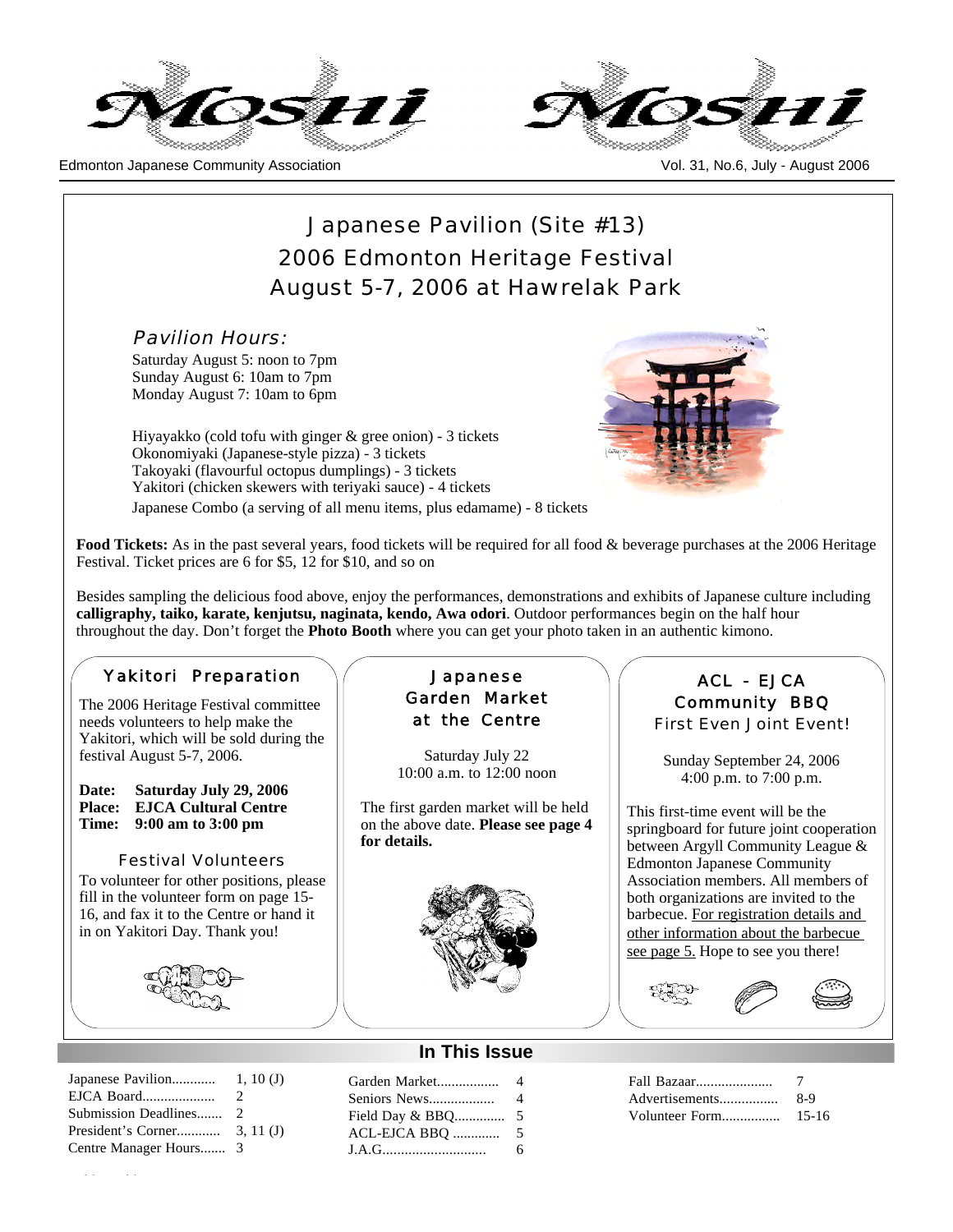# 2005 - 2006 EJCA Board of Directors & Committees

**President** Mike Murakami - 433-9029

**1st Vice-President** Cathy Tennant - 436-6291

**2nd Vice-President** Hideji Ono - 458-7269

**Secretary-Treasurer** Jim Hoyano - 437-7730

**Centre Manager** Eliza Wong - 466-8166

**Finance Committee** Wray Tsuji - 484-6291 Rick Hirata - 438-2747 Scott Sutton - 994-6519

# *Edmonton Japanese Community Association*

*Editorial Address: 6750 - 88 Street Edmonton, Alberta T6E 5H6 Tel: (780) 466-8166 Fax: (780) 465-0376* website: www.ejca.org e-mail: office@ejca.org

*English Section Editor: Jim Hoyano Japanese Section Editor: Yumiko Hoyano*

> *Support Staff: Soly Sawada Daiyo Sawada Sandy Nakashima Tom Nakashima Nancy Cyr*

*"Moshi Moshi is a publication of the Edmonton Japanese Community Association. Its objective is to disseminate information of interest to the Japanese community and those interested in Japanese culture, including announcements of upcoming events.*

**Seniors** Yumiko Hoyano - 437-7730

**Social Committee** Cathy Tennant - 436-6291 Edie Nagata - 484-5495 Joe Sumiya - 917-3356 Scott Sutton - 994-6519

**Sports & Youth** Yuri Nakano - 437-5294

**NAJC Committee** Mike Murakami - 433-9029

**Scholarships & Awards** Yoshiaki Hirata - 438-2747 Daiyo Sawada - 436-4797

**Japan Today School Program** Hideji Ono - 458-7269 Monica Johnson - 447-3092 *Published by* Monica Johnson - 447-3092 Yumiko Hoyano - 437-7730

**JET Liaison** Monica Johnson - 447-3092

**Membership** Joe Sumiya - 917-3356 Edie Nagata - 484-5495 Monica Johnson - 447-3092

**Wellness-In-Living Committee**

Yumiko Hoyano - 437-7730 Mike Murakami - 433-9029 Daiyo Sawada - 436-4797 Junichi Hashimoto - 437-5911 Aiko Murakami - 433-9029

**Joint Committee** Mike Murakami - 433-9029 Joe Sumiya - 917-3356 Sanae Ohki - 459-3862

**Past President**

# Deadline for Submissions for the Next Issue (Vol. 31, No. 6) is September 10, 2006

Submission Deadlines for other upcoming issues:

Volume 32, No. 2 - November 10, 2006 Volume 32, No. 3 - January 10, 2007 Volume 32, No. 4 - March 10, 2007 Volume 32, No. 5 - May 10, 2007 Volume 32, No. 6 - July 10, 2007

# EJCA Mission & Vision Statements

### Mission

- To facilitate the development of an inclusive and vibrant Japanese Canadian Community within a multicultural Edmonton.
- To support the objectives of the National Association of Japanese Canadians by promoting respect and harmony among people of various cultures in the Edmonton area.

# Vision

• A dynamic and evolving community that sustains a sense of wellbeing built upon awareness of Japanese heritage in Canada.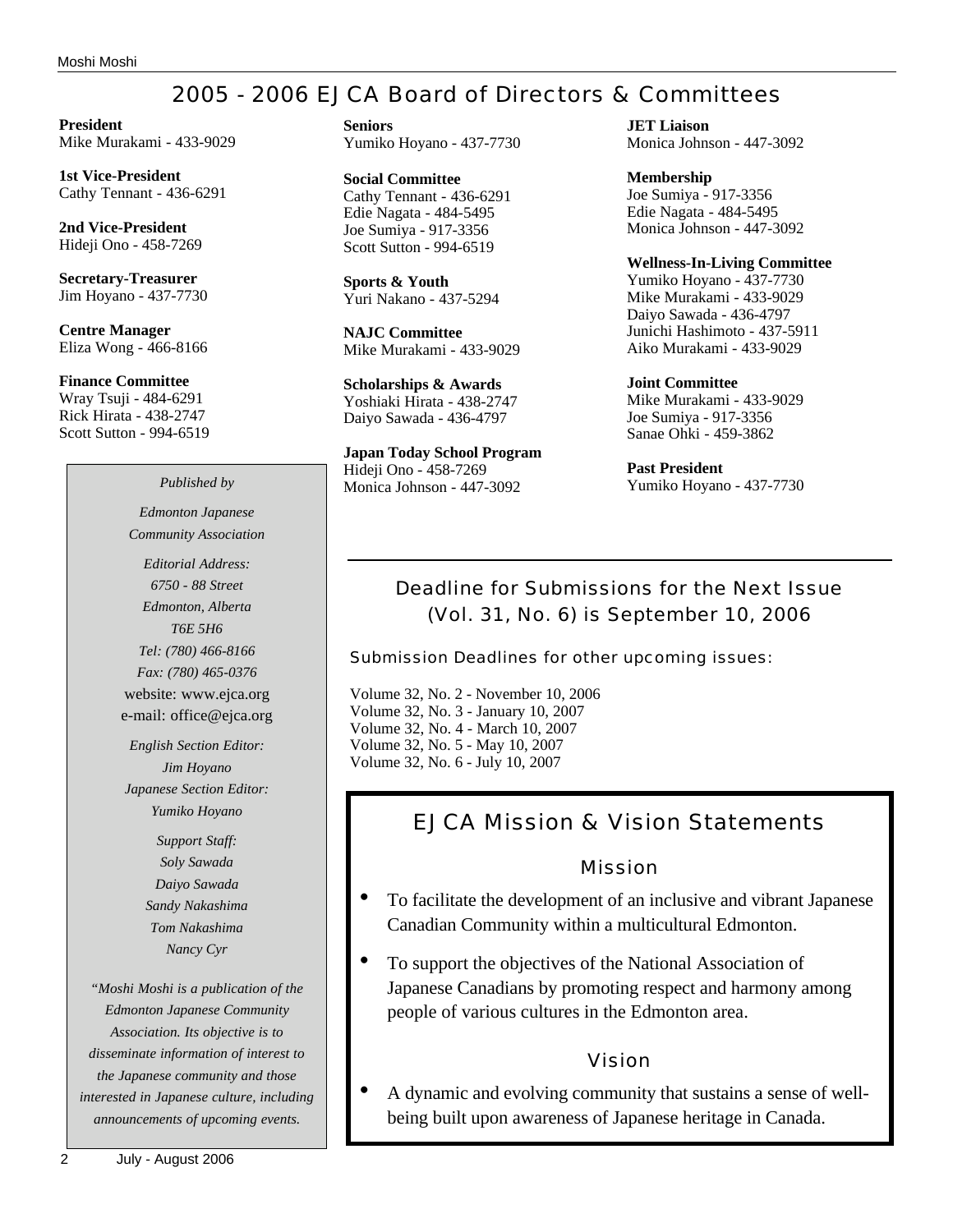# President's Corner

#### Mike Murakami

#### **Our New Team Member**

We have a new Centre Manager! The EJCA and Argyll boards are pleased to announce that Eliza Wong has been selected new Centre Manager of the Edmonton Japanese Community Association/Argyll Community League, Cultural/Community Centre. Welcome to the team, Eliza!

Eliza's job is to manage the Centre's usual operations such as bookings, maintenance and EJCA /ACL community liaison. If anything, she is even more savvy about inter-cultural things than many of us when it comes to cross-cultural issues. So we're getting closer to our goal of building on our mission of facilitating the development of an inclusive and vibrant Japanese Canadian community within a multicultural Edmonton.

Our new Centre Manager comes highly recommended, and her handle on Japanese language is a whole lot better than mine! Eliza has been previously with ASSIST Community Services Centre (formerly Edmonton Chinese Community Services Centre) for 5 years. Her responsibilities with ASSIST were as a program coordinator, outreach worker, fundraiser and administrative assistant on various projects assisting 5 ethnic communities: Chinese, South Asian, Korean, Vietnamese and Arabic. Eliza is a University of Alberta graduate (Psychology) and a Grant MacEwan graduate (Volunteer Sector Management). We look forward to engaging Eliza's strong inter-cultural and volunteer management experience in ways that will help EJCA and Argyll community programs flourish.

While Eliza has been getting great on-the-job orientation from former Centre managers Ken Tanaka and Dave Trautman, and Argyll and EJCA/ACL board members, she is very keen to meet and talk to the Centre's on-going users and affiliated groups. So please feel free to talk to Eliza -- she welcomes the opportunity to get to know the Centre's users and to discuss their suggestions or concerns. Look for a message from Eliza in the next issue of Moshi Moshi!

A BIG thank you goes to the EJCA Board's Search and Selection Committee whose dogged work and detailed thinking paid off in a successful candidate for the position. The Committee includes: Wray Tsuji, Monica Johnson, Joe Sumiya, Cathy Tennant and myself. Well done! Also, a BIG, BIG thank you to everyone for your patience over the last few months -- as we moved through this important transition. As always, our aim is continuous improvement!!

#### **Centre Garden**

Two security cameras have been installed in front of the Centre to monitor activity in and around the Japanese Garden area. The cameras were installed to provide 24/7 surveillance of our valuable outside assets and to discourage vandalism. A sign will be installed soon to alert folks about the cameras. So the next time you approach the Centre entrance make sure you put your best face forward. Just kidding!

We are most pleased that Les Dowdell and the Bonsai Club have agreed to maintain the traditional integrity of our garden. Besides having a green thumb and a deft pruning clipper, Les, who heads the Bonsai club at the Centre, is very qualified to oversee the maintenance of the Centre's Japanese Garden. He is hoping to exhibit his group's beautiful Bonsai creations in the Japanese garden on special occasions. What a wonderful way to share an exotic aspect of Japanese culture with our neighbours in the Argyll area!

#### **Japanese Pavilion Volunteer Opportunities**

The Edmonton Heritage Festival is fast approaching (Aug 5-7). The Japanese Pavilion offers a tremendous shared opportunity to relate to a diverse community of folks interested in Japanese culture. The yummy volunteer appreciation party after the Festival is an added bonus of course. Hats off to everyone who has volunteered to date! We are constantly looking for more new volunteers too!

Please let us know if you're interested in helping by filling out our volunteer application form in the Moshi Moshi -- by either faxing it or mailing it to us. Thanks and see you at our award winning Japanese pavilion!

Have a great festival summer everyone!

# Centre Manager Hours

Eliza Wong, the new manager of the EJCA/ACL Cultural/Community Centre, will be present at the Centre as follows.

> **10:00 am to 3:00 pm Tuesday, Wednesday, Thursday**

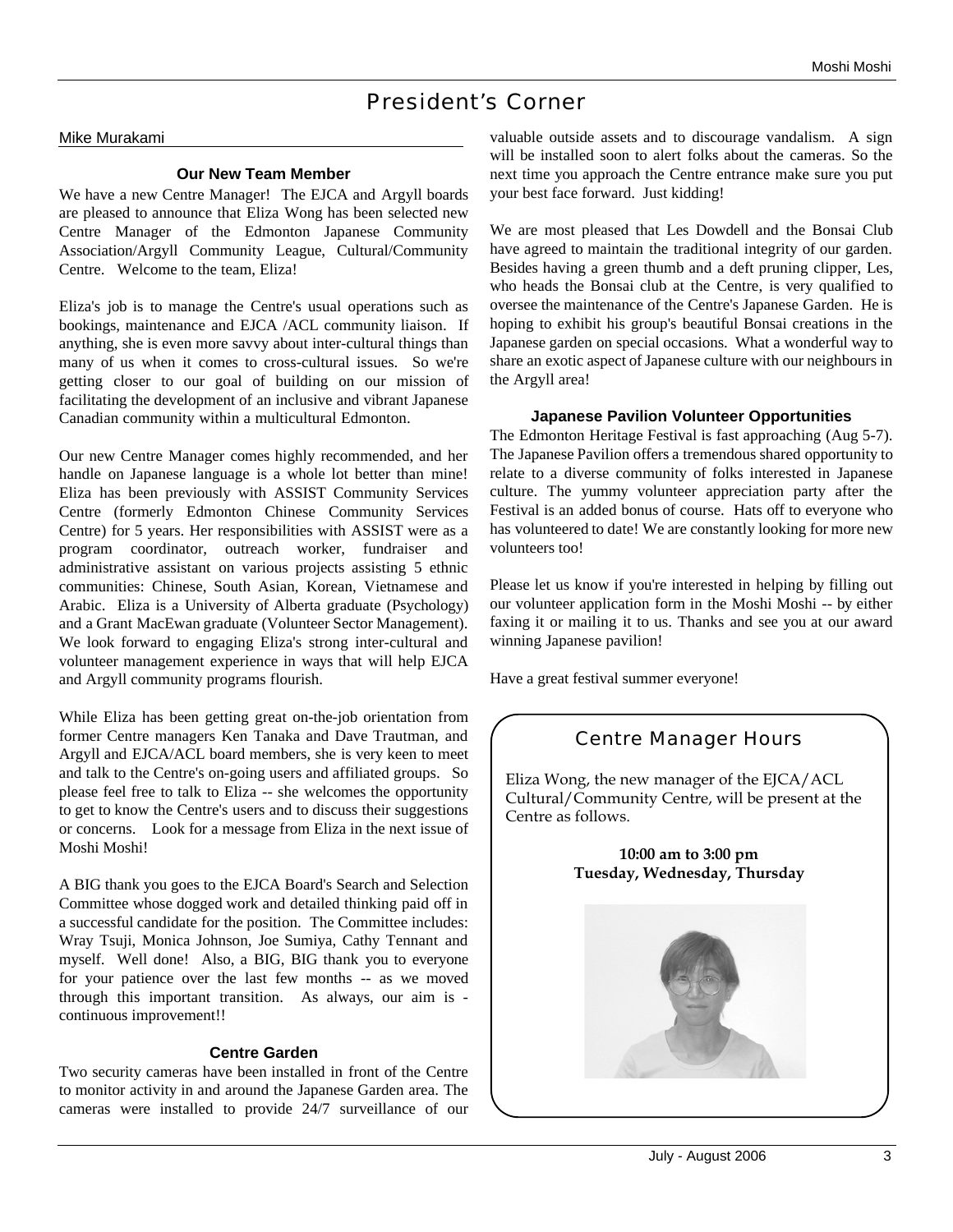#### From Hamanasu-kai

# Japanese Garden Market at the EJCA Centre

Do you have a vegetable garden in your back yard? What are you doing with your extra veggies that you cannot consume?

How about selling them at the Japanese Garden Market at the EJCA Centre. Bring your extra veggies for the community members who do not grow them so they too can enjoy them fresh from the garden, and if you have some Japanese veggies such as green shiso, red shiso, mizuna, shungiku, edamame, etc., that would be even better.

The Japanese Garden Market will be open on the 4th Saturday in July and the 2nd & 4th Saturday in August, starting on July 22. If response to the market is good in July and August, there may be one on September 9 for late-season vegetables..

The market may also have some home made Japanese sweets and home cooked goodies for sale, and things like tsukemono, tsukudani, okara, and other things that you are good at making.

This market idea for this summer is a trial effort, which we hope will succeed. Please come to the Centre Market and buy fresh veggies and prepared Japanese food, and socialize with your friends and make new friends..

#### **Market Days: July 22, August 12, August 26, and possibly September 9 Time: 10 am to Noon. Place: Outside the EJCA Centre.**

Note: The Market will be conducted on the front garden deck area, and if more space is needed, we will also use the concrete pad area north of the hall. If it rains, the market will be moved indoors to the meeting rooms, except for August 12, when both the hall & meeting rooms are booked. Therefore, in case of rain on August 12, the market will be postponed to August 19.

Contacts: Hyoko Baxter (434-3744), Naomi (e-mail:<l.naomi@telus.net>), Yumiko (437-7730, e-mail: <yumiko@shaw.ca>),

Please call or e-mail one of the above contacts two days prior to the date you want to sell your goods indicating how much space you need, so that we will have enough tables set up.

All sale items must be priced and you are responsible to man your own table; 10% of sales will be donated to EJCA.

Some ideas for non-veggie sale items are manju, sushi, tsukemono, omusubi and miso-soup for lunch, cookies, corn on the cob with shoyu.....



# EJCA Seniors News

#### Chizuko Kimura

A wonderful Sunday Brunch was enjoyed by twenty EJCA Seniors and friends at Lily Lake Resort Village on June 25, 2006.

Brunch was all you can eat assortment of food enjoyed in the spacious reception room. We posed for a group picture on the grand stairway.

After relaxing in the social room some of us stopped by the Prairie Garden Greenhouse to pick up some flowers for our flower gardens.

We missed those who could not attend, but perhaps we can get together another time to enjoy the fabulous meal and social time together.

#### **Monthly Meetings**

The EJCA Senors Club meets on the 4th Wednesday of each month at the Centre beginning at 11:00 am. If you plan to attend please contact Ruby (475-7147) or Yoshiko (456-8694) one week before, so we know how many lunches to order. Cost of the lunch is \$8. Future meetings are July 26, 2006, August 23. 2006, September 27, 2006.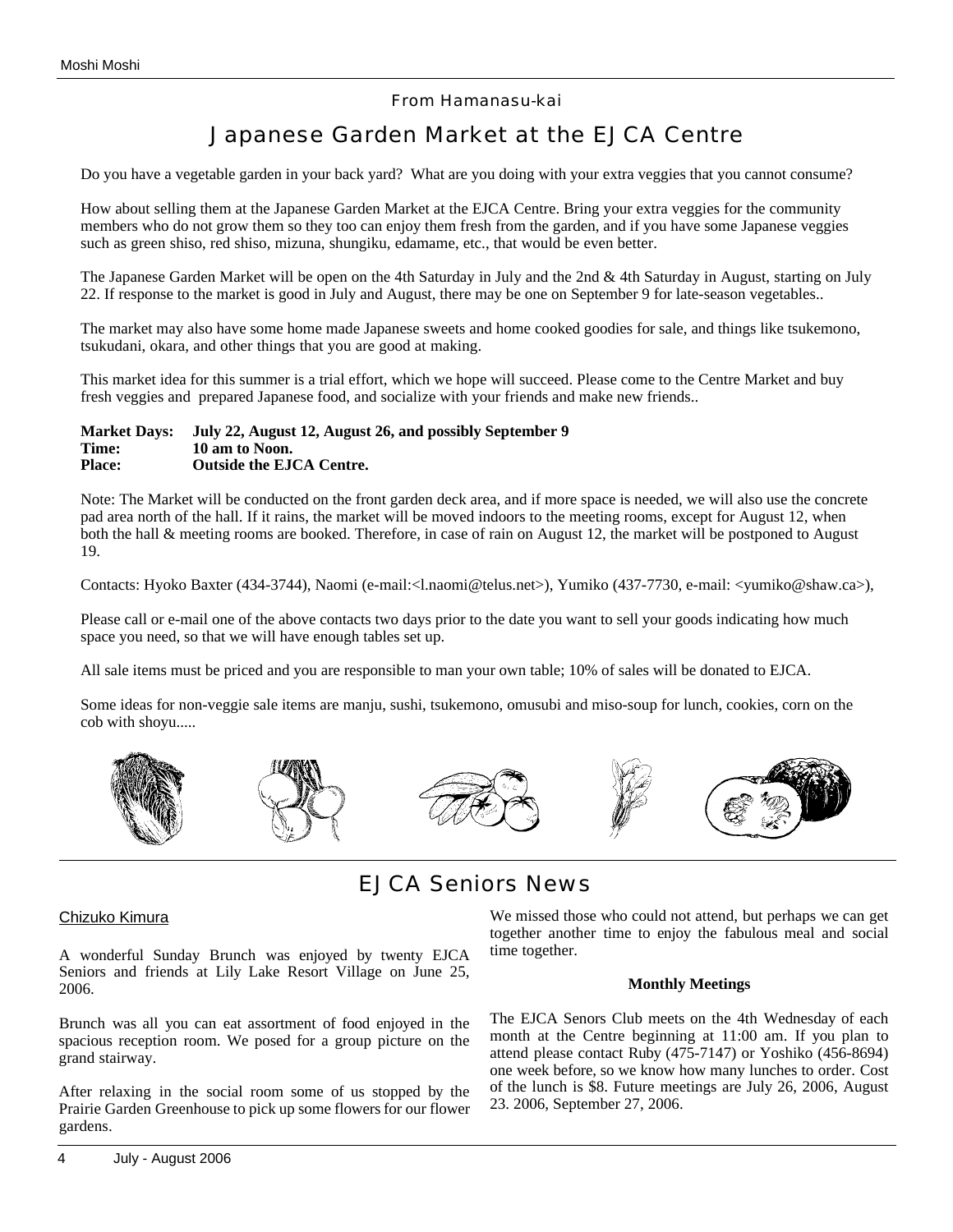# 2006 Undo-kai (Field Day) and BBQ Saturday June 10, 2006

#### Edie Nagata

On Friday, the rain was watering our lawns and flowers and it was generally looking pretty gloomy … but like magic, on Saturday, the day of the annual MEJCS Field Day-EJCA Picnic, the skies turned a beautiful blue and the sun was shining! So everyone was able to enjoy a full day of fun.

It was a busy day and numbers were up significantly with 55 children and 127 adults registered. In a continued effort of the joint MEJCS/EJCA picnic committee, there were activities planned for everyone. The children participated in races, relays, scavenger hunts with the adults, and watermelon smash. There was the tug-of-war for the adventurous adults and bingo for those who enjoyed a slower paced activity.

We were pleasantly surprised when the Awa Odori group treated us to their colourful dance. Thank you for entertaining us during lunch!

Another unexpected coincidence was that representatives from the Japanese Consulate were in Lacombe that morning to celebrate the 20th anniversary of the twinning of Lacombe, Alberta and Rikubetsu, Japan. Following the ceremonies in Lacombe, Mr. Yoichiro Nishimura (Deputy Consul General), Ms. Emi Mashiko (Vice-Consul) and Mr. Jason Phillips, their driver, made a quick trip to join our picnic. Not only did they join us for lunch and informal visiting with community members, but Mr. Nishimura and Mr. Phillips put their muscles into the tug-of-war!

Much thought and effort was put into presenting a wonderful potluck from the MEJCS members. There was a wonderful variety of salads, main dishes, side dishes and desserts. Everything was so well organized! Thank you to Scott Sutton and friends (from EJCA and MEJCS) for barbequing all the hamburgers and hotdogs to perfection. And what a treat to have soft ice cream  $\dots$  it was really the perfect ending to the BBQ!

As always, without the help of all the volunteers from the MEJCS and EJCA, these events could not take place, so "hats off" to all of them. Fingers crossed for good weather next year … hope to see you there!!!

# *ACL - EJCA JOINT COMMUNITY COMMUNITY BBQ*

#### JOIN THE ACL AND EJCA FOR A FAMILY BBQ SUNDAY SEPTEMBER 24, 2006 4 p.m. - 7 p.m.

This first-time event for the joint organizations will give **Edmonton Japanese Community Association members and Argyll** 

**Community League members** an opportunity to connect with old acquaintances, to get to know "familiar faces" a little better and to meet new people.

Although both the ACL and EJCA share the Centre facility, our paths infrequently cross in a planned way. The ACL and EJCA Boards felt that this would be a great fun and informal way to start getting to know each other. So come out and socialize in the way most of us love the most …. over food (even better when it's yummy)!

No formal program is planned so feel free to drop in any time between 4:00 p.m. and 7:00 p.m. to meet old and new friends. The hamburgers/hot dogs for children and shish-kabobs for adults will be sizzling on the grill during these hours.

This is a complimentary BBQ, so we need to limit the event to current members (and only those family members covered under a "family membership") for both ACL and EJCA communities.

Please register before noon on Monday September 18th by calling Eliza Wong (Centre Manager) at 466-8166. She will need your name, phone number and number of children and adults. If you have any questions, please contact:

| Eliza Wong  | 466-8166 |
|-------------|----------|
| Yuri Nakano | 437-5294 |
| Edie Nagata | 484-5495 |

#### We'll be outside if the weather permits and inside if needed …. so plan to join us rain, snow, hail *or shine!*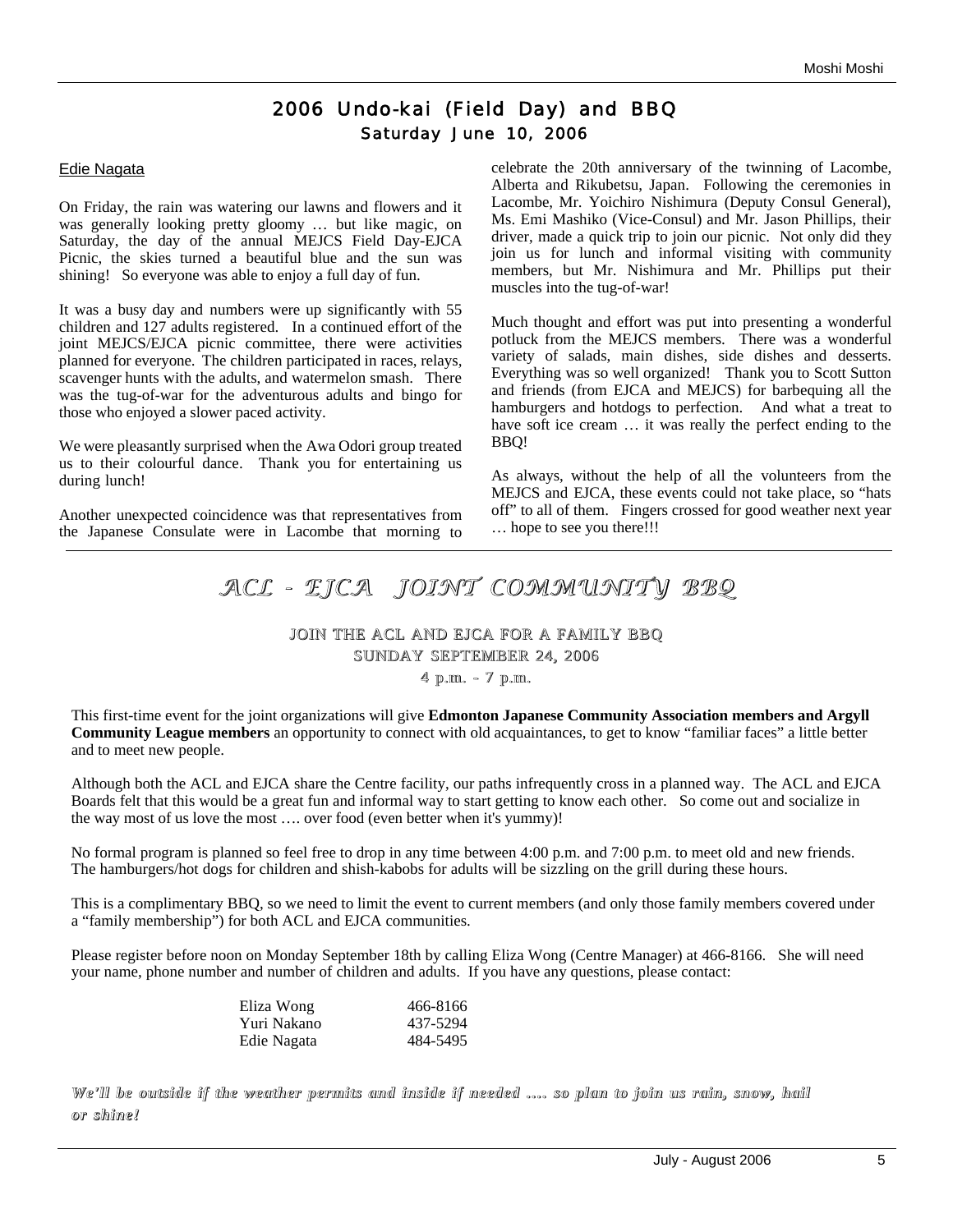**What does J.A.G stand for?** J.A.G. stands for Japanese Active Group.

**Who are we?** We are a group created by the Edmonton Japanese Community Association for the purpose of gathering young people in the community who are interested in Japanese culture. We initally started to attract "youth" and we have some teenagers coming out, but right now the primary age range is hovering in the College and Career age range.

**What do we do?** We gather once a month usually on a Saturday night to enjoy an activity together at the EJCA Centre. Here's a list of some activities that we've held so far:

- Iron Chef Night! This is one of our more popular events. Just like the old Japanese TV show we battled culinary skills with a secret ingredient. Everyone brought some of their own ingredients from home and then we divided into two teams. The teams were then given a one and a half hour time limit to create their full course meals. The secret ingredient this time around was--- TOFU! Judges based their marks on the three categories of : presentation, taste, and cleanliness. It was amazing to see tofu croquettes and tofu desserts that actually tasted good! This event whetted our appetite for more Iron Chef nights to come!
- Games Night! We played soccer outside and then came inside for some fun indoor games. We had a great turn-out of about 25 people (age ranging from 14-30s).
- "Movie Revolution" ! People danced the night away via DDR (Dance, Dance Revolution) and showed their

rhythmic moves while others groups worked on becoming movie stars. Each group video recorded certain hilarious plots that involved aliens and ninjas and then in the end we enjoyed watching the whole movie together. Some of us discovered a future in acting. NOT! Watch for this to come to a theater near you! That is, if the actors will let you.

JAG World Cup Soccer. Everyone got into the World Cup Soccer fever and we decided to have one of our own. Chiharu Ono led her team with an authentic Japanese soccer jersey which was the key to winning. However, the game was interrupted by a wild hailstorm and we ran back for shelter and some snacks. The perfect rainbow was the finale that put the icing on the cake for a fun night.

If any of these events interests you and you would like to take part in our activities, please don't hesitate to join us! We say that this is for "young" people but really there is no age limit. If you think you are "young" come on out and have fun! Please contact Yuri Nakano (437-5294) if you are interested in joining us or for more information.

Upcoming activities:

-**August 19th-Softball game at Argyll baseball diamond.**  This event is in conjunction with the Edmonton Japanese Christian Church vs. Calgary Japanese Gospel Church.

-**September 16th- Shall We Dance?** We will show the movie, "Shall We Dance" followed by a dance lesson and dancing. \$5/ticket and details to follow.



#### Awa Odori Group

The Awa odori group is again performing at the Heritage Festival in front of the Japanese Pavilion on Monday August 7. There will be practice sessions at the Centre as shown below. Please come and join the group. As long as you can walk, you can dance with us!

July 21, 7-8 pm July 30, 7-8 pm August 5, 7-8 pm

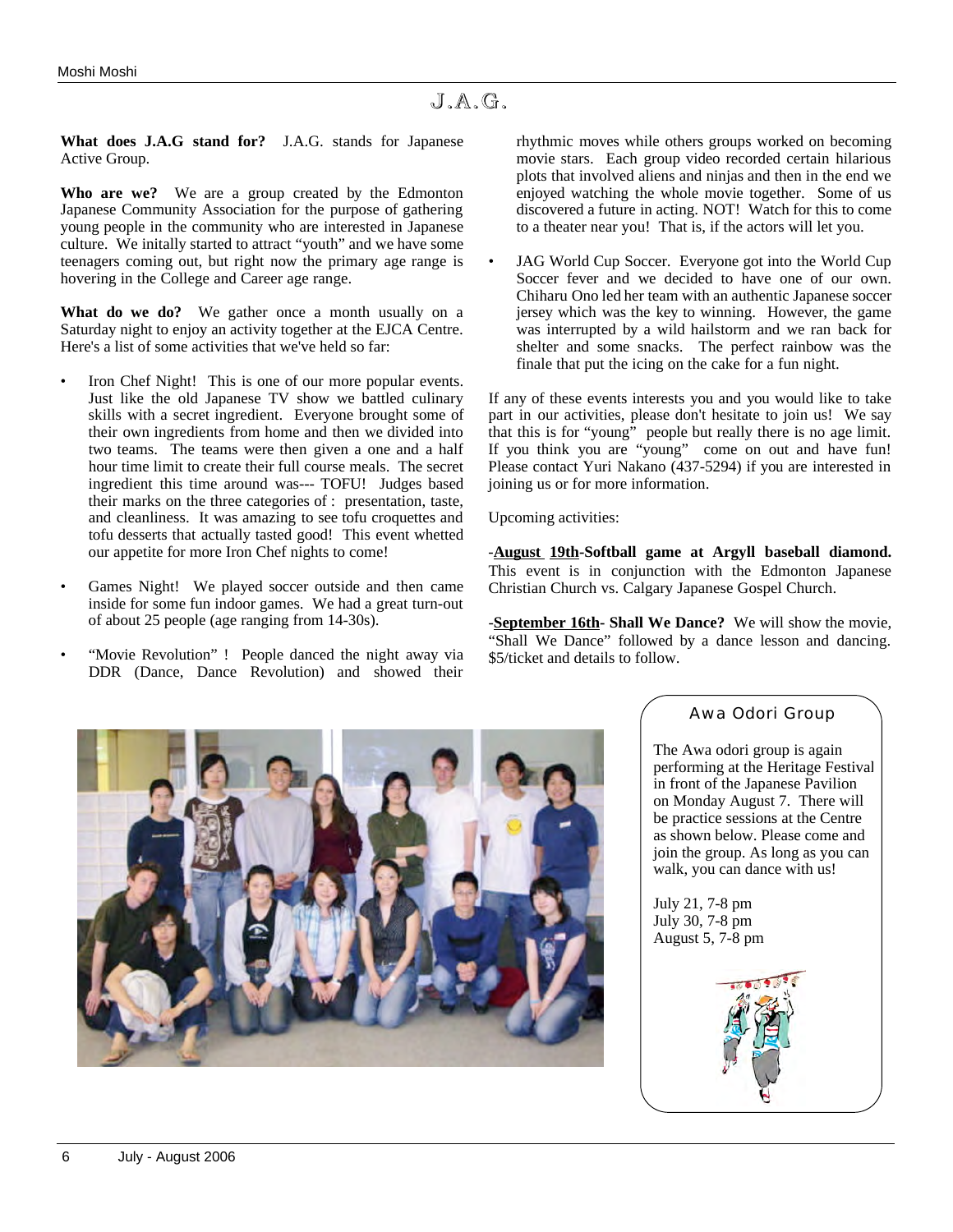### Fall Bazaar - November 2006 (All proceeds to support the Garden)

#### **WHEN?**

With everyone's busy schedules in the summer and early fall, the Fall Bazaar will be held in early November. This will give us even more time to plan a bazaar that's a little different!

#### **WHY?**

This year, the bazaar proceeds will be set aside to support the garden … so we hope that the event will be an EJCA community effort as one of the main fundraisers for our beautiful garden in the coming year.

As all gardeners know, it takes planning, time, maintenance and care to allow any garden to mature over the years. The proceeds of this fund-raising event will help support that evolution … the foundations of the garden are in place according to plan, we now have a group to maintain the young garden, we all care about nurturing this traditional Japanese garden and sharing it's remarkable features with the community at large, and hopefully we will all have time to see the garden become more serene and beautiful as the years go by.

#### **WHAT?**

The preliminary plans are to have a bazaar with a Japanese lunch and baking as central highlights. At this point, the plan also includes raffles, games and auctions, the sale of donated "nearly new and new" objects, and hopefully pottery and other crafts,

It will be a time to socialize, have a delicious lunch, do a little pre-Christmas shopping and have fun!

#### **WHO?**

*Many hands make light work! Two heads are better than one … and ten are even better! How can you help us …..*

#### **Do you have ideas?**

Come join a planning meeting. Look for our idea box at the Centre.

**Do you have items to donate to a "barely-used or new" sale?**

Let us know.

**Not sure if you have any items?** Start looking through your attic and closets.

**Can you bake?** Donate something for the bake sale table.

**Not sure if you can bake?** Start practicing (you've got 3 months).

**Do you own a business?** Donate a prize.

**Do you have items that could be used for prizes (small or large)?**

Donate a prize (serious or funny, tasteful or tacky).

**Do you make craft items that might be of interest to shoppers as gifts for themselves or others?**

Let us know.

**Do you make Japanese desserts?** Donate to the bake sale. Offer to give lessons.

**Do you know you way around the kitchen?** Volunteer to help in the kitchen.

**Are you the "clean-up" King or Queen at home? If not, would you like some practice?** Help us clean up.

**Can you assemble a table?** Help with the set up.(pull out four legs, no assembly required)

**Are you an organizer?** Join the planning committee.

**You can help in some way not listed?**

Let us know.

#### **Do you have family, friends, neighbours, co-workers, acquaintances?**

Tell them about the bazaar, bring them out, sell them a raffle ticket.

#### **Do you know where the Centre is?**

Come to the bazaar … Eat a little, shop a little, bid a little, win a little and have a LOT of fun.

#### **HOW**

**How do you "let us know"? Contact: Edie Nagata 484-5495 Cathy Tennant (tennant@shaw.ca) 436-6291**

Watch the Website starting September for updated news about the Bazaar and additional contacts.

# EJCA Board Members Wanted

At the upcoming Annual General Meeting in the fall, several EJCA board members will be stepping down after several years of service. Please consider joining the board to fill these vacancies, and serve with a group that has great team spirit. We are looking for people with a variety of skills and ideas. You will work with congenial members, gain valuable skills, meet interesting people, and all the while having a fun and rewarding experience. Board members are elected for 2-year terms. Please contact any present board member if you are interested.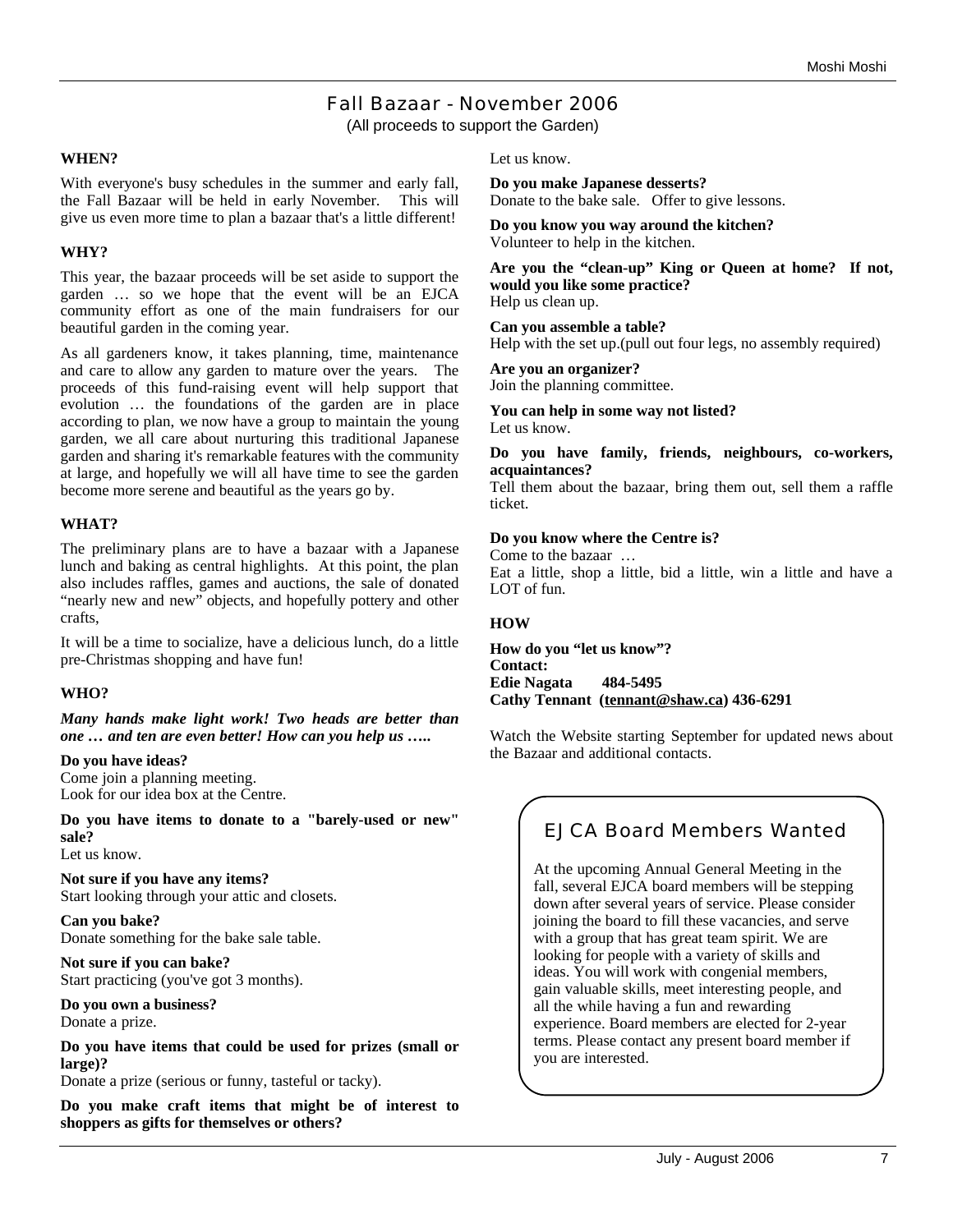# Calendar of Upcoming Events

| July 22, 2006      | Japanese Garden Market, at the Centre from 10:00 am to 12:00 noon              |
|--------------------|--------------------------------------------------------------------------------|
| July 26, 2006      | EJCA Seniors Club meeting, at the Centre beginning at 11:00 am                 |
| July 29, 2006      | Yakitori preparation for Heritage Festival, at the Centre beginning at 9:00 am |
| August 5-7, 2006   | 2006 Edmonton Heritage Festival at Hawrelak Park                               |
| August 12, 2006    | Japanese Garden Market, at the Centre from 10:00 am to 12:00 noon              |
| August 23, 2006    | EJCA Seniors Club meeting, at the Centre beginning at 11:00 am                 |
| August 26, 2006    | Japanese Garden Market, at the Centre from 10:00 am to 12:00 noon              |
| September 12, 2006 | EJCA Board meeting, at the Centre beginning at 7:00 pm                         |
| September 24, 2006 | ACL/EJCA Joint Community Barbecue, at the Centre, 4:00 pm to 7:00 pm           |
| September 27, 2006 | EJCA Seniors Club meeting, at the Centre beginning at 11:00 am                 |

# Cultural Centre Library

Do you have a craving to organize? Do you love libraries? Are you interested in double-decker book-storage? Our library is looking for VOLUNTEERS willing to offer 3 hours of time, to help clean and organize the books and videos. Date has not yet been decided but will be on a Sunday from 1:00 pm to 4:00 pm. Ability to read Japanese would be helpful, but is not necessary.

If interested, please contact Sayuri Matsuba at 475-5658 or <sayurimatsuba@hotmail.com>

# Letter from Kita No Taiko

#### Hi Mike,

We have all read your column about Kita No Taiko in the most recent Moshi Moshi. We thank you for flattering us with your kind words.

Thanks to the EJCA, many years ago we got the start we needed and we will always remember that.

There are many criteria for becoming a member of Kita No Taiko but one of the most important is to be kind of heart. As a result we do have a closeness that is shown to the public by the way we try to perform. It is perhaps a subtle thing to detect but we feel it amongst ourselves.

Contributing to our bond is certainly the cross cultural exchange that occurs all the time. It has enriched our group and individual lives.

Our foundation is Japanese culture as it has been adapted and viewed in a Canadian context. It is indeed, as you have described, wrapped with the wealth of the lives and cultures of the members.

Sincerely,

For Kita No Taiko Dan Kinoshita

#### Annual Edmonton Obon Service **will be held at the EJCA Cultural Centre Saturday August 26, 2006 at 2:00 pm**

Revererend Y. Izumi officiating

Contacts: Mrs. S Kikuchi (455-5419) Chizuko Kimura (406-0068)

# Pacific Fish World **(Korean & Japanese Grocery)**

Under New Management!

Stocking many Japanese items (unagi, tuna, ikura, black cod, kombu, Hikari rice, soba, sauces, sukiyaki meat and more)

New dry good items are being ordered weekly, and we are interested in hearing what customers want to see in the store.

> **#52, 9703 - 41 Avenue Edmonton, Alberta Phone: (780) 414-0946**

Open 7 days a week!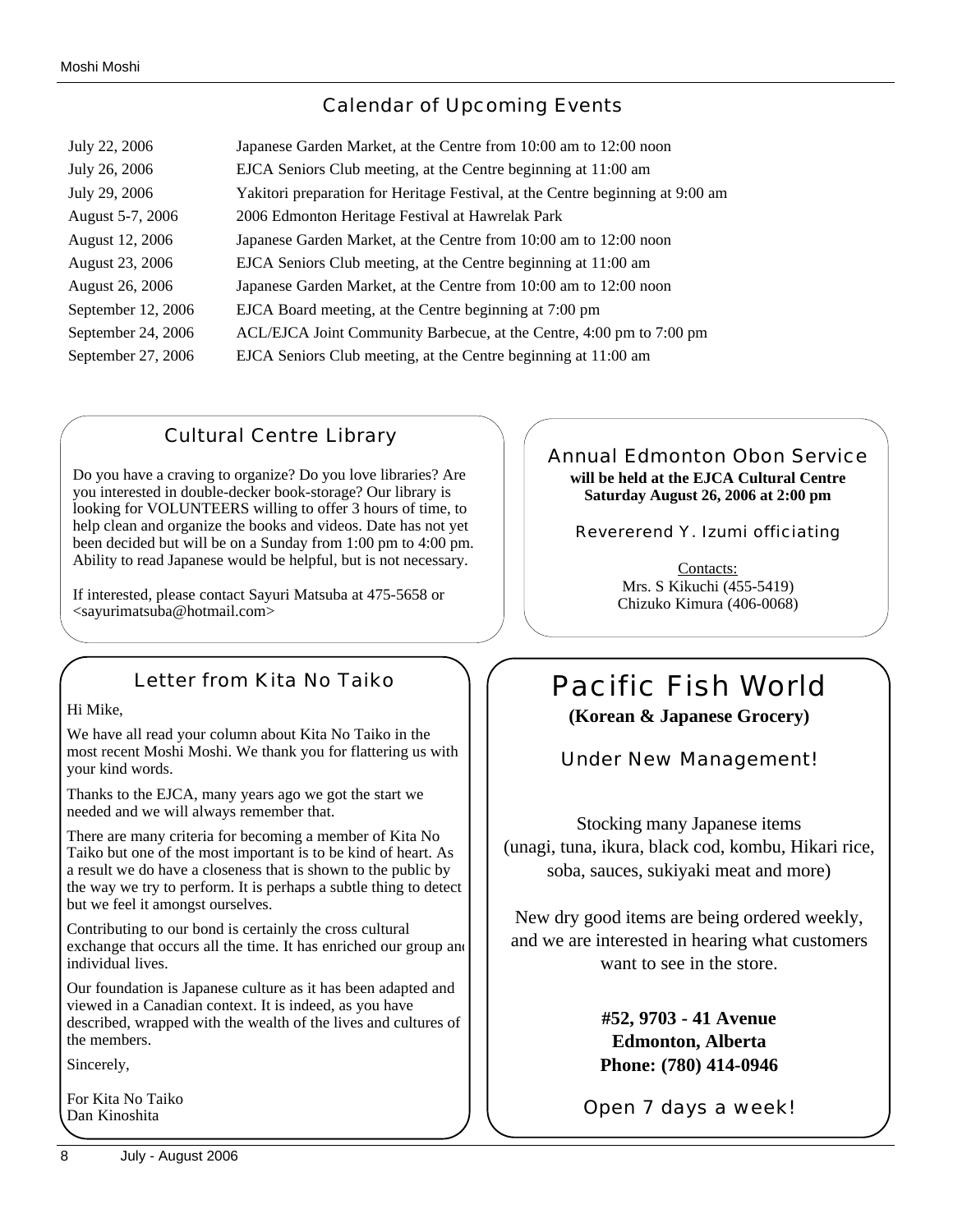# 『]快適』『清潔』をお求めのあなたへ

*Enjoy the comfort of the latest hi-tech bidet*

*Unlike a traditional bidet, you sit on a heated seat while using the multi-functions of the Personal Hygiene System.* 



**For information or purchase, please contact ASA (Aita Sales Agent) Phone (780) 922-4313 Fax (780) 922-4593 e-mail: msaita@oanet.com**

# MACHIDA COMPUTER SYSTEMS

Custom Assembled Computers Televisions \* Electronics \* VCR's (Sales and Service) David Machida (dmachida@telus.net)

90 Garnet Crescent Sherwood Park, AB T8A-2S4 Ph/780 467-5377

# TONY the TAILOR

ALTERATION SPECIALIST **JUNKO DARASENG**

Specializing in LEATHER, FUR & SHEEPSKIN All types of mens & ladies clothes, coats & jackets Dry Cleaning Available

10172 - 104 Street Edmonton, Alberta T5J 1A7 **Telephone 426-4654**

# YOSHIO SUMIYA Barrister, Solicitor & Notary Public

**FREE INITIAL CONSULTATION Weekend, Home and Hospital Appointments**

**General Law Practice Including:**

**Personal Injury and Accident**

*No Fees until your case resolved Lower Fees, More Money to YOU Fee by Percentage of Recovery*



**Business Divorce and Custody Employment Criminal Wills and Estates Real Estate**

**Unit 309, 10405 Saskatchewan Drive Edmonton, Alberta T6E 4R9**

**Phone: (780) 917-3356 Fax: (780) 437-5788**

# 寿司わさび

*Sushi WASABI*

**5714 - 111 Street Edmonton, AB**

**Business Hours** Tues-Thurs: 11 AM - 1:30 PM; 5 PM - 9:30 PM Fri: 11 AM - 1:30 PM; 5 PM - 10 PM Sat: 5 PM - 10 PM Sundays & Holidays: 5 PM - 9 PM CLOSED Mondays

> **Phone: 433-0533 Fax: 413-4138**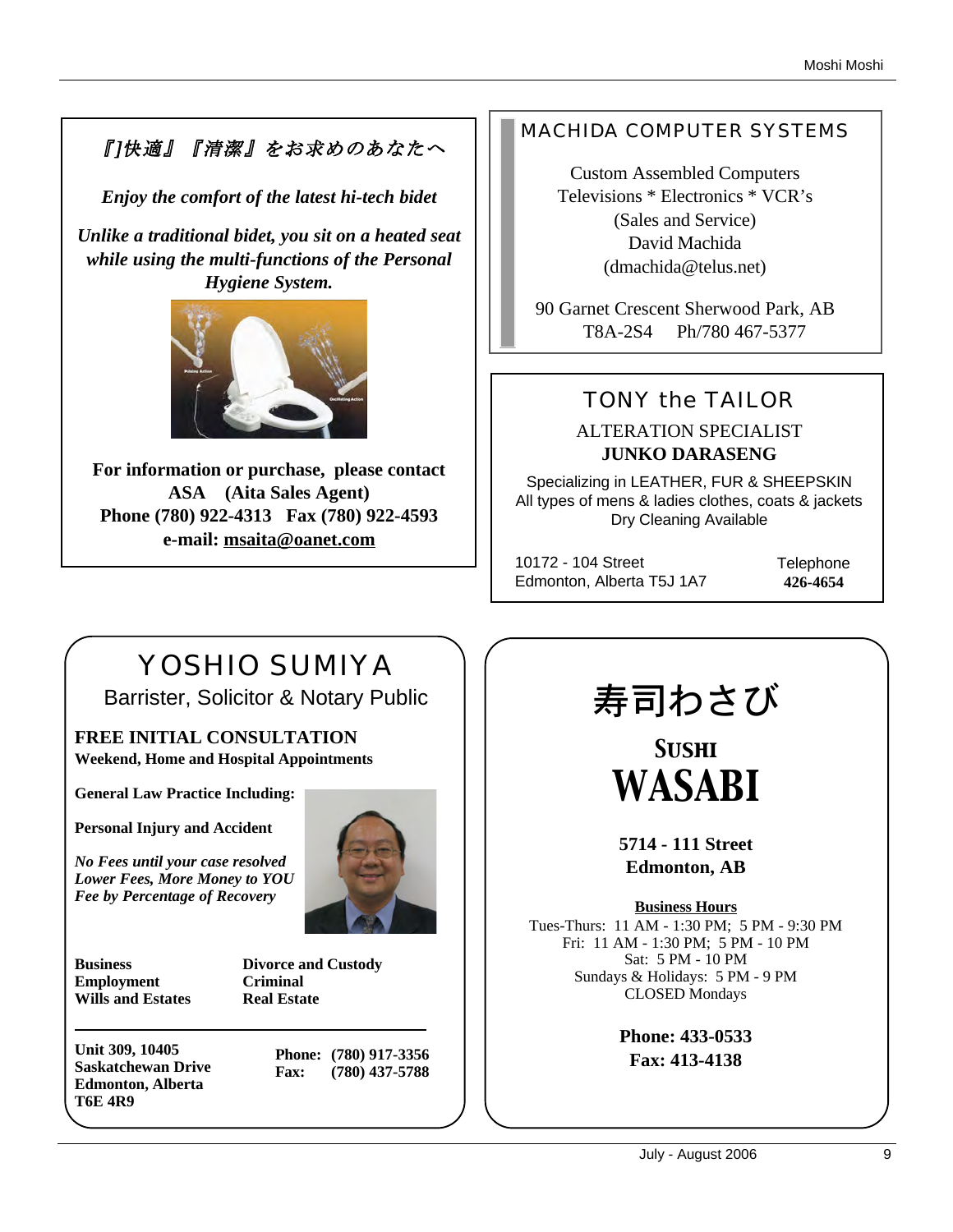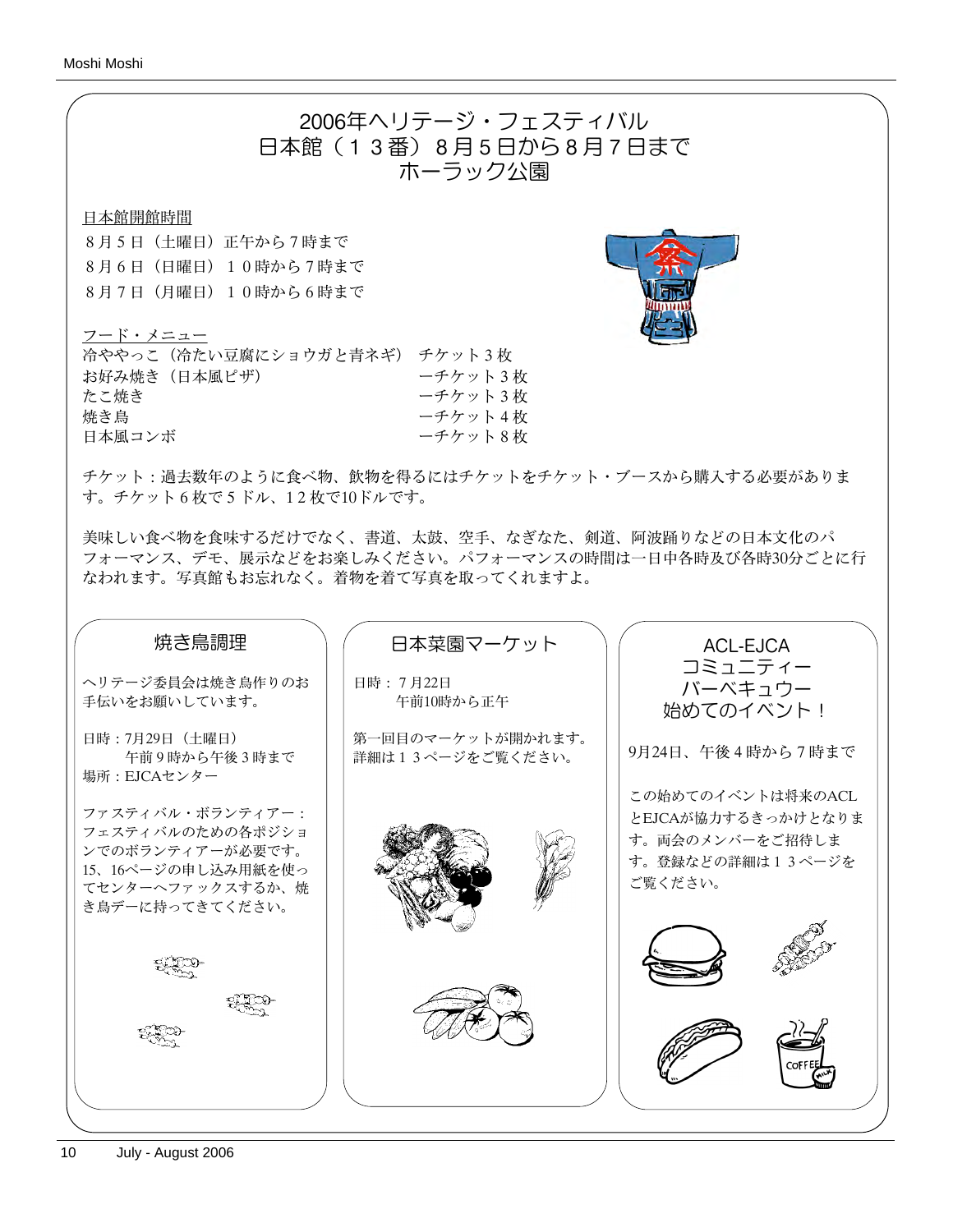# EJCA会長の言葉

マイク・ムラカミ

新しいチーム・メンバー:

新しいセンター・マネージャーが決まりました。EJCA及 びアーガイル・コミュニティー・リーグはEJCA/アーガイ ル・コミュニティー・リーグ及びコミュニティー・セン ターの新しいセンター・マネージャーとしてエライザ・ ウォングが選ばれた事をお知らせします。エライザよう こそ。

エライザの仕事はセンターの通常の仕事:予約、セン ターの維持、EJCA/アーガイル・コミュニティー・リーグ 間のリエーゾンなどです。彼女は各種文化団体間の関係 については私たちの誰よりも経験があります。エライザ は以前ASSISTコミュニティー・サービス・センター(以 前のエドモントン・チャイニーズ・コミュニティー・ サービス・センター)で5年間仕事をした経験がありま す。ASSISTでの彼女の仕事は各種プロジェクトのプログ ラム・コーディネーター、アウトリーチ・ワーカー、 ファンド・レイザー、アドミニストラティブ・アシスタ ントで、チャイニーズ、南アジア、韓国、ベトナム、ア ラビック、など5カ国のエセニック・グループを援助し てきました。エライザはアルバータ大学のサイコロジー で学位を取り、グラント・マキューインでボランティ アー・セクター・マネージメントを卒業しています。エ ライザの文化間とボランティアー・マネージメントの経 験でEJCA及びアーガイル・コミュニティー・リーグのプ ログラムが盛んになることを期待しています。

エライザが前センター・マネージャー、ケン・タナカ、 デーブ・トラウトマン、役員達から訓練を受けている間 にも彼女はセンターの定期的使用者や関連グループの人 たちに会い話をしたいと言っています。ですから、エラ イザと話をしてください。彼女はセンターを使う人たち と知り合いになり、提案や懸念事を話し合いたいと言っ ています。エライザのメッセージを「もしもし」次号に 載せますのでご覧ください。

EJCA役員会のサーチ/セレクション委員会の方々にお礼 を申し上げます。彼らの熱心な仕事と詳細な探求がこの ポジションに相応しい人を見つける事に成功しました。 委員会のメンバーはレイ・ツジ、モニカ・ジョンソン、 ジョー・スミヤ、キャシー・テナントと私でした。また 私たちがこの重要な時期を乗り越えたここ数ヶ月間の皆 様の辛抱にたいしてお礼を申し上げます。私たちの目的 な常に改善です。

#### センターの庭:

センターの前庭のあたりの動きをモニターするために2個 のセキュリティー・カメラが設置されました。カメラは毎 日24時間週7日間働いて私たちの大切な庭を守り、いたず らなどのバンダリズムから保護してくれることと思いま す。カメラがあることを知らせるサインも近々張り出しま す。この次センターの入る時はお澄ましな顔をしてくださ い、写ってますよ…いえ、これは冗談!

レス・ダウデルと盆栽グループが庭の維持を担当してくれ ることになりました。草木を育てる事に秀でている盆栽グ ループはセンターで定期的に会合しそのグループを率いる レスは日本庭園を維持するには最適な人だと思います。レ スは特別な機会には彼らの盆栽を庭で展示することも考え ています。日本文化のエキゾテックな面をアーガイル地区 の皆さんと分かち合うすばらしい方法と思います。

#### ヘリテージ祭り、日本館ボランティアーの機会:

エドモントン・ヘリテージ祭りはもうすぐです (8月5-7 日)。日本館は日本文化に関心のある多くの人たちと接す る貴重な機会を与えてくれます。祭り後に計画されている ボランティアー感謝のパーティーはボーナスです。これま でにボランティアーを申し出てくれた人たち、ありがとう ございます。私たちはいつもボランティアーを募っていま すよ!

もし興味がありましたら、この号に載っているボランティ アー・フォームに記入の上、ファックスか郵送してくださ い。私たちの「賞をとっている日本館」で会いましょう。

フェスティバルの多い夏を楽しくお過ごしください。

センター・オフイス・アワー:

センターは下記の時間は開館しています。 火曜日、水曜日、木曜日:午前10時から午後3時まで



エライザ・ウォング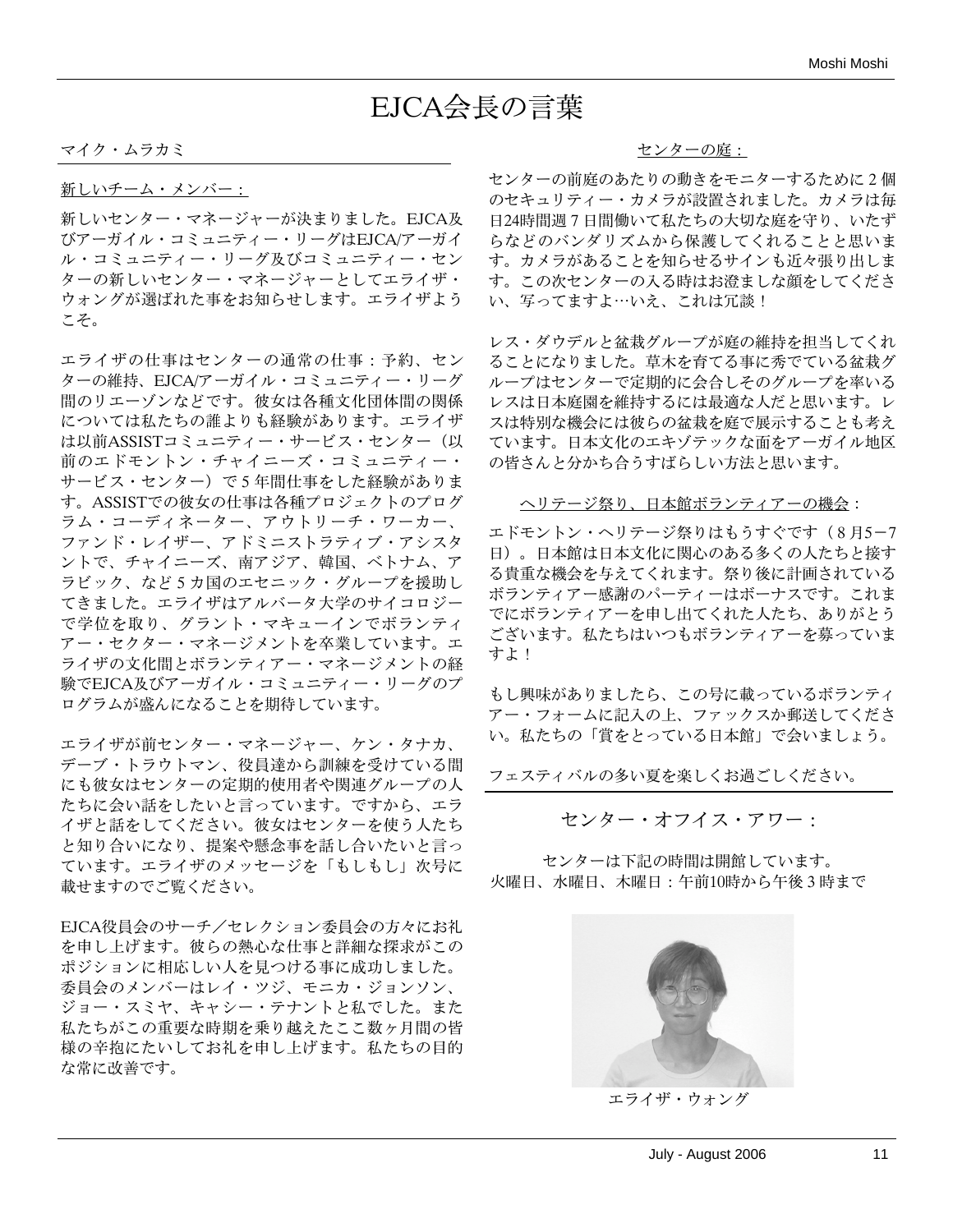# 2006年6月10日、運動会とBBQ 報告

#### イディー・ナガタ

前日の金曜日には雨が降って、芝生や花に水をやっており、天 候はあまり芳しくはありませんでした。ですが、魔法のよう に、日本語学校とEJCAの運動会とBBQの日の土曜日は青空に太 陽が輝いていて皆さんがその日一日を楽しむことが出来まし た。

その日はとてもにぎやかな日で登録された子供の人数は55名、 大人は127名でした。EJCAと日本語学校合同のピクニック委員 会の努力で、いろいろな活動が全員のために計画されました。 子供達は競争や、リレー、大人と一緒に宝物探し、スイカ割り に参加しました。また大人のための綱引きやゆっくり活動のた めにビンゴーがありました。

お昼時間には阿波踊りグループの彩りも鮮やかなダンスで皆さ んをビックリ!お昼休みを楽しませていただいてありがとうご ざいました。

もう一つの予想外の事は総領事館の代表の皆さんがラコムと日

本の陸別との提携20年の式典に出席のためにラコムに来ておら れ、そこでの式典が終わった後、西村洋一郎(副総領事)、益 子絵美(副領事)、ドライバーのジェイソン・フリップがエド モントンへ来られて私たちのピクニックに参加されたことでし た。皆さんは私たちのランチに参加されただけでなく、西村さ んとフィリップさんは綱引きにも参加されました。

日本語学校の皆様はすばらしい持ち寄せ料理にいろいろと工夫 や努力をされました。いろいろな種類のサラダ、メインやサイ ド・ディッシュ、デザートがありました。すべてがとても良く オーガナイズされておりました。スコット・サトンと彼の友人 達(日本語学校とEJCA)はハンバーガーやホッとドッグを完璧 にバーベキューしてくださりありがとう。そしてアイスクリー ムは特別のご馳走!BBQの終わりにピッタリでした。

いつものように、日本語学校とEJCA両方からのボランティアー 無しにはこのようなイベントは行なえません。どうもありがと うごさいました。来年も良い天気でありますように。またお会 いしましょう。











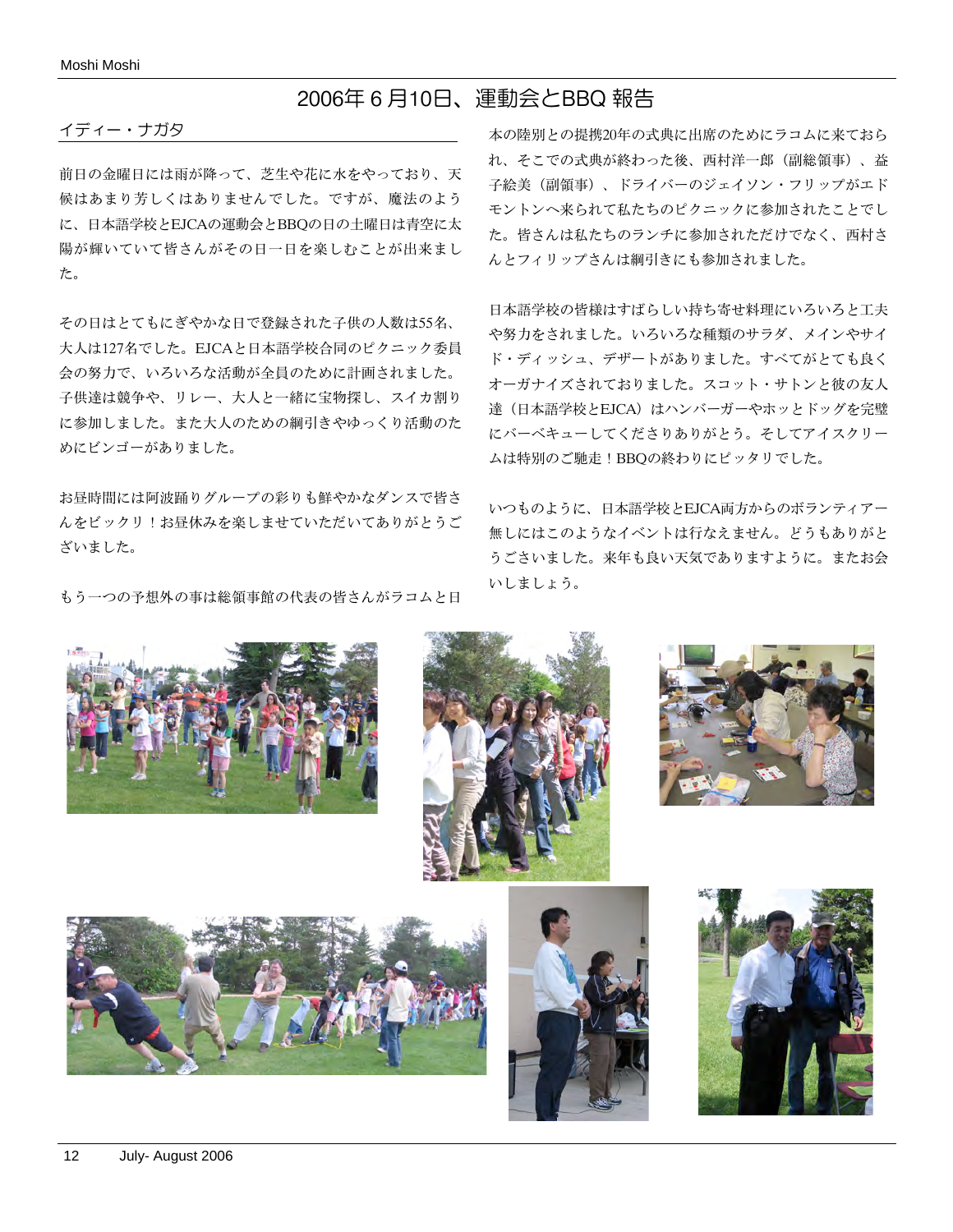#### はまなす会から

### EJCAセンターでの日本菜園マーケット

あなたは裏庭に菜園を持っていますか。たくさん取れた野菜で食べきれない分はどうしていますか。 センターでの日本菜園マーケットで売ってみては?コミュニティー・メンバーで菜園がない人たちに新鮮な野菜を提供するために あなたの余分な野菜を持ってきてはどうですか。もし日本独特の野菜: 青紫蘇、赤紫蘇、水菜、春菊、枝豆、あの細いキュウリな どがあったらもっと良いですね。花?良いですね。

日本菜園マーケットは今年は「試験的」です。7、8、9月、土曜日の朝、4回計画していますのでどの日に参加されても良いで す。売る物には値段を付けてください。また自分の売る物は自分で管理すること。売り上げの10%をEJCAへ寄付してください。 天気がよければ「和の庭」で、雨天の場合は屋内のミーティング・ルームを使います。

もし野菜がもう終わってしまいそう、などと言う時には漬け物にして売ってください。手作りの料理でも、手芸品、何でも得意な 物を作って売る事ができますよ。

マーケット日程:7月22日、8月12、26日、9月12日(この日はその前のマーケットが順調な場合のみ行ないます) 8月12日はセンター前の庭で行ないます。もし雨天の場合は8月19日へ延期。

- 時間: 朝10時から正午
- 場所: センター前の庭または屋内
- 連絡: ヒョウコ・バクスター(434-3744), ナオミ・リーロイ(e-mail: l.naomi@telus.net ), ユミコ・ホヤノ(437-7730、yumiko@shaw.ca)

売る人は当日の2日前までに上記の一人へ連絡してください。売る量は少なくても良いですよ。紫蘇の葉5枚?良いですよ。

野菜の他の売る物のアイデア?ー饅頭、寿司、漬け物、佃煮、おむすびにみそ汁、クッキー、マーケットが終わるのがお昼近いで すね、ランチを売ってみたら?

ACL(アーガイル・コミュニティー・リーグ)とEJCA合同バーベキュー

ALCとEJCAのファミリー・バーベキューへお招きします

9月24日 (日曜日)午後4時から7時まで

この初めてのイベントはEJCA会員とACL会員が旧知の友人に会い、知人ともう少し親しくなり、新顔と知り合いにな る機会です。

ACLとEJCAはセンターを共有するにもかかわらず、何かを一緒に計画することはごく稀です。ACLとEJCA役員会は このイベントは楽しくインフォーマルにお互いに知り合う良い機会になるたろうと考えました。このイベントに参加し て美味しい食べ物を仲立ちとして交流しましょう。

フォーマルなプログラムはありませんから4時から7時の間、いつでもおいで下さい。この時間、ハンバーガー/ホッ トドッグを子供達のために、シシカバブを大人達のためにグリルの上で調理しています。

これは無料のバーベキューですからACL, EJCAとも会員とファミリー・メンバーに限られます。

9月18日 (月曜日) までにセンターへ登録 (466-8166)してください。マネジャーのエライザにあなたの名前、電話番 号、参加人数(子供、大人)をお知らせください。

連絡先:エライザ・ウォング(466-8166), ユリ・ナカノ(437-5294)、イディー・ナガタ (484-5495)

もし天候が良ければ屋外で、もし悪ければ屋内でイベントは行なわれます。雨天でも雪が降っても、霰が降っても、天 気が良くても参加する予定を立ててください。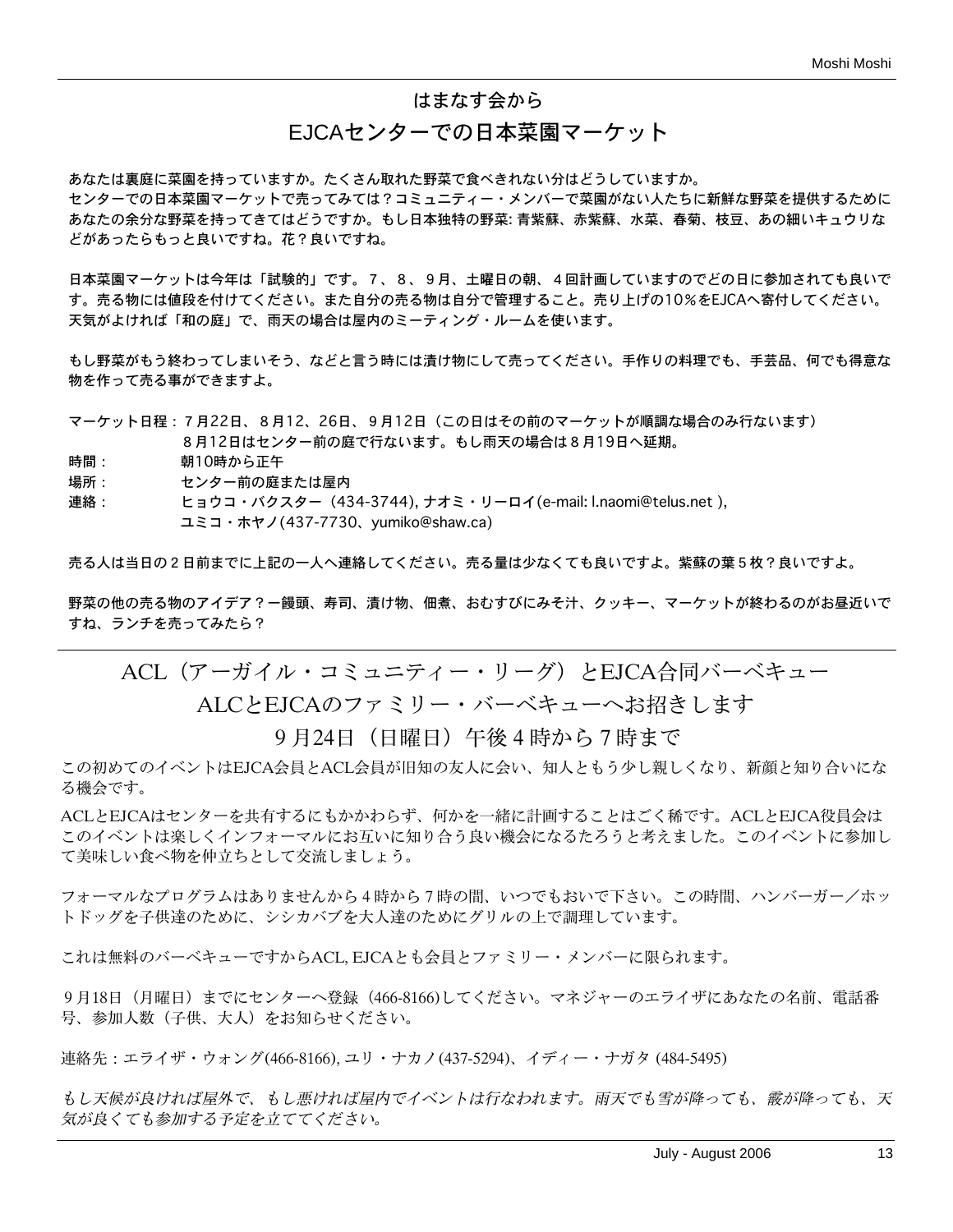# 11月の秋のバザー (純益は和の庭のために使われます)

 $\overline{10}$ 

時期:忙しい夏や初秋を避けて秋のバザーは11月の始めに行な います。少し変わったバザーを計画するのに十分な時間を取る 事ができますから。

理由:今年はバザーの売り上げは「和の庭」のために使われま す。このイベントで将来の美しい庭のための資金作りがコミュ ニティーの努力となることを願います。

庭作りをする皆さんがご存じのように、どんな庭も庭が成熟す るためには計画、時間、維持とケアが必要です。この資金作り イベントの純益はその目的のために使われます。庭の基礎は計 画どおり出来上がりました。そしてまだ若い庭の世話をするグ ループも決まりました。私たち皆でこの日本の庭を育て、皆さ んとそのすばらしさを共有し、それが年とともにもっと静寂で 美しくなっていくのを見る事ができるよう望みます。

バザー計画では日本食のランチとベークセールをバザーと一緒 にします。現在の計画は福引き、ゲーム、オークション、寄付 された新しい中古品又は新しい物の販売、陶芸品やその他の手 芸品などを含めます。

社交の時間、美味しいランチ、そしてクリスマスのための買い 物…楽しい時間!

大勢が一緒に働くと仕事も楽になります。二つの頭は一つより良 く⋯10の頭はもっと良い!あなたがどうして私たちを助ける事 ができるかって?

良いアイデアはありますか? 新しい中古品か新しい物を寄付していただけますか? ベークセールへ寄付してください。 賞品を寄付してください。 贈り物にできそうな手芸品を作りますか? 日本風デザートを作れますか? キッチンでの仕事を手伝ってください。 後片付けを手伝ってください。 テーブル・セットを手伝ってください。 イベント・オーガナイズを手伝ってください。 家族、親戚、友人たちにバザーを知らせてください。

連絡: イディー・ナガタ(484-5495) キャシー・テナント(436-6291) e-mail:tennant@shaw.ca

9月からのウエブサイトをでバザーに関する新しいニュースを見 てください。

阿波踊りグループは今年もヘリテージ祭り に参加します。8月7日(月) 1時半です。

センターでの練習を次の予定で行ないます のでボランティアーの皆様、都合をつけて ご出席ください。初めての方々も歓迎いた します。

7月21日(金)午後7時から8時まで 7月30日(日)午後7時から8時まで 8月5日(土)午後7時から8時まで

# EJCA新役員募集

10月末に計画されている2006年年次総会では新しい役員の選出が行な われます。私たちのコミュニティーをより楽しい、有意義な会として運 営していくためには常に新鮮なアイデアとそれを実行する努力が必要で すが、会員の皆様の中から役員となってそのような活動に参加したいと 思われる人たちがボランティアとして名乗り上げてくださることを期待 しています。任期は2年、月一度の役員会に出席し、各委員会のメン バーとなって会の各種の仕事を推進していくと言う仕事が主なことで す。あなたのアイデアを生かして、指導力を発揮する場所として役員会 はうってつけではありませんか!



広告

アルタ・キャン・ツアーズではフォート・マ クマレーをベースにしたオーロラ・ツアーガ イドを募集しています。お客様のほとんどが 日本人なので日本語を話せることが第1条件 ですが、英語の会話力も必要とされます。ツ アーは3泊4日で月に3~4回ツアーに出るこ とになります。しかし月1~2回しか出られな いが、という方でもご連絡下さい。ツアー中 の食,住は保証されます。オーロラのベス ト・ロケーションでする仕事はなかなか楽し いですよ。興味のある方、下記までご連絡下 さい。

AltaCan Tours Tel: 780-452-5187 Fax: 780-452-5180 e-mail: sales@altacan.ab.ca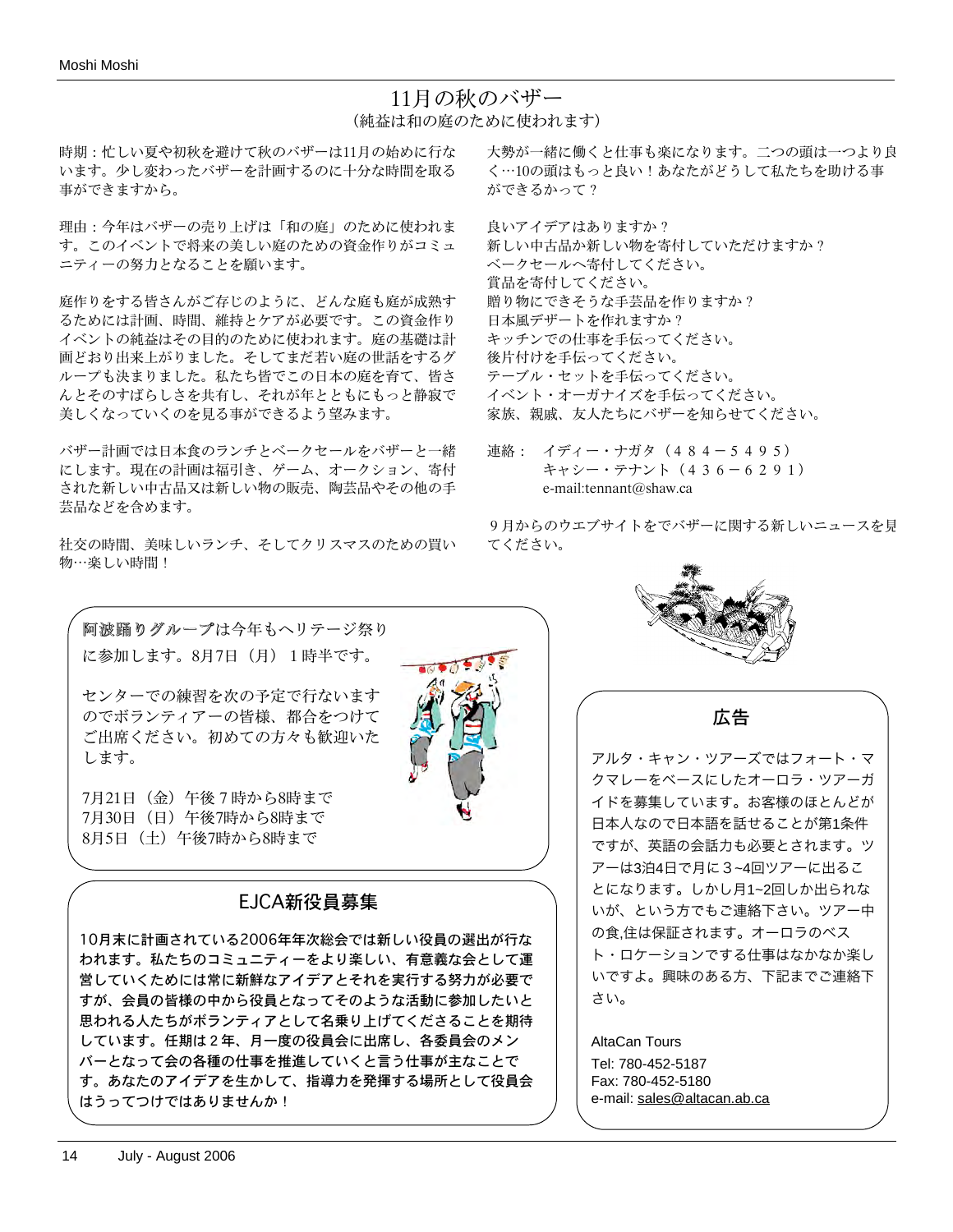Please fill out both sides of the form.

# Heritage Days Japan Pavilion - Volunteer Application Form

| Name:                   |            |                                                                                                                                                                                                                                  |                                                                            |                           |
|-------------------------|------------|----------------------------------------------------------------------------------------------------------------------------------------------------------------------------------------------------------------------------------|----------------------------------------------------------------------------|---------------------------|
| Phone:                  |            |                                                                                                                                                                                                                                  |                                                                            |                           |
| E-mail:                 |            |                                                                                                                                                                                                                                  |                                                                            |                           |
|                         |            |                                                                                                                                                                                                                                  | MY AVAILABILITY (Please check ALL shifts you are able and willing to work) |                           |
|                         |            |                                                                                                                                                                                                                                  | Yakitori Skewering Saturday, July 29 - EJCA Centre 6750- 88 Street         |                           |
| Prep:                   |            |                                                                                                                                                                                                                                  |                                                                            |                           |
| (9am-Noon)              |            |                                                                                                                                                                                                                                  | Yes No (at least 40 people needed)                                         |                           |
| <b>Skewering:</b>       |            |                                                                                                                                                                                                                                  |                                                                            |                           |
| $(10am-1pm)$            |            |                                                                                                                                                                                                                                  | Yes No (at least 40 people needed)                                         |                           |
| <b>BBQ Help:</b>        |            |                                                                                                                                                                                                                                  |                                                                            |                           |
| $(1pm-3pm)$             |            |                                                                                                                                                                                                                                  | Yes No (at least 6 people needed)                                          |                           |
|                         |            |                                                                                                                                                                                                                                  | Friday Set-Up, August 4 - EJCA Centre and Hawreluk Park                    |                           |
| Shift 1:                |            |                                                                                                                                                                                                                                  |                                                                            |                           |
| (Noon-6pm)              |            |                                                                                                                                                                                                                                  |                                                                            |                           |
| Shift 2:                |            |                                                                                                                                                                                                                                  |                                                                            |                           |
| $(5pm-10pm)$            |            |                                                                                                                                                                                                                                  |                                                                            |                           |
|                         |            |                                                                                                                                                                                                                                  |                                                                            |                           |
|                         |            | Festival Saturday, August 5 - Hawreluk Park                                                                                                                                                                                      | <b>Preferred Area:</b>                                                     |                           |
| Shift 1:                |            |                                                                                                                                                                                                                                  |                                                                            |                           |
| (9am-3pm)               |            |                                                                                                                                                                                                                                  | Yes No (at least 40 people needed)                                         | (kitchen, crafts, photos) |
| Shift 2:                |            |                                                                                                                                                                                                                                  |                                                                            |                           |
| $(2pm-5pm)$             | Yes        | No No                                                                                                                                                                                                                            | (at least 10 people needed)<br>$-1$                                        |                           |
| Shift 3:<br>$(3pm-9pm)$ | Yes        | No provide a provide a provide a provide a provide a provide a provide a provide a provide a provide a provide<br>District of the provide a provide a provide a provide a provide a provide a provide a provide a provide a prov | (at least 40 people needed)                                                |                           |
|                         |            |                                                                                                                                                                                                                                  |                                                                            |                           |
|                         |            | Festival Sunday, August 6 - Hawreluk Park                                                                                                                                                                                        | <b>Preferred Area:</b>                                                     |                           |
| Shift 1:                |            |                                                                                                                                                                                                                                  |                                                                            |                           |
| $(9am-3pm)$             |            |                                                                                                                                                                                                                                  | Yes No (at least 40 people needed)                                         | (kitchen, crafts, photos) |
| Shift 2:                |            |                                                                                                                                                                                                                                  |                                                                            |                           |
| $(2pm-5pm)$             | Yes        |                                                                                                                                                                                                                                  | No (at least 10 people needed)                                             |                           |
| Shift 3:                |            |                                                                                                                                                                                                                                  |                                                                            |                           |
| $(3pm-9pm)$             | Yes        |                                                                                                                                                                                                                                  | No ____________ (at least 40 people needed)                                |                           |
|                         |            | Festival Monday, August 7 - Hawreluk Park                                                                                                                                                                                        | <b>Preferred Area:</b>                                                     |                           |
| Shift 1:                |            |                                                                                                                                                                                                                                  |                                                                            |                           |
| $(9am-3pm)$             | Yes        | <b>No</b>                                                                                                                                                                                                                        | (at least 40 people needed)                                                | (kitchen, crafts, photos) |
| Shift 2:                |            |                                                                                                                                                                                                                                  |                                                                            |                           |
| $(2pm-5pm)$             | <b>Yes</b> |                                                                                                                                                                                                                                  | No <sub>___</sub> __________ (at least 10 people needed)                   |                           |
| Shift 3:                |            |                                                                                                                                                                                                                                  |                                                                            |                           |
| $(3pm-9pm)$             | Yes        |                                                                                                                                                                                                                                  | No <sub>___________</sub> (at least 40 people needed)                      |                           |
| Close:                  |            |                                                                                                                                                                                                                                  |                                                                            |                           |
| (till midnight)         | Yes        | <b>No</b>                                                                                                                                                                                                                        | (at least 8 people needed)                                                 |                           |
|                         |            |                                                                                                                                                                                                                                  |                                                                            |                           |